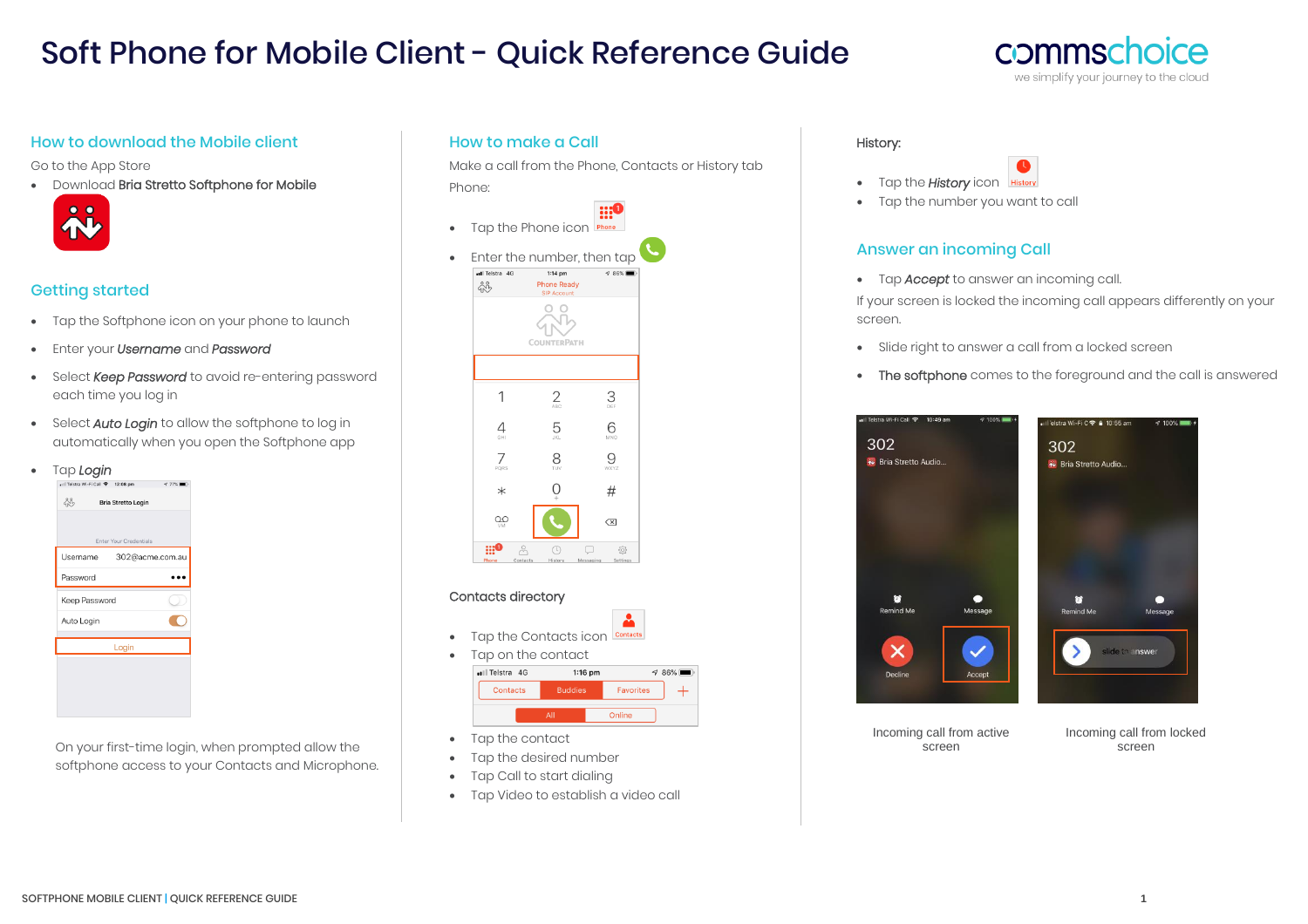# Soft Phone for Mobile Client

## Call Controls

From an active call you can Hold, Mute, Transfer, Add another call and more.



#### Hold

- Tap the *hold* icon to place the call on hold
- Tap *hold* again to take the call off hold

#### Mute

- Tap the m*ute* icon to mute the call
- Tap *unmute* to take the call off mute

## Place a second call (Conference)

- While on a call, tap *add call*
- Dial the number of the second party or tap the *Contacts*

tab contacts and search for a contact to call

When the call connects the first caller is put on hold

- Tap  $\epsilon$  to toggle between the two calls
- Tap Merge  $\triangleright$  to join the two calls into a conference call

## How to transfer a call

## Blind transfer

Transfer a call without announcing to the second party

## • While on a call, tap *more*



```
The call is transferred directly
```
If transferring to someone in the directory

- While on a call, tap more
- Tap *Transfer*
- Tap **Contacts** icon
- Search for and tap the contact
- Tap the phone number
- Tap *Transfer* to transfer the call

## Attended transfer

Announce a call to the second party before completing a transfer

- While on a call, tap *add call*
- Dial the destination number
- When the party answers, announce the call
- Tap more, then tap Transfer to transfer the call

## Video call

*Note: Video calls are supported between users on the same PBX*

- From the Contacts tab, tap a soft phone number
- Tap Video

| Call 1441         |  |
|-------------------|--|
| <b>SMS 1441</b>   |  |
| <b>Video 1441</b> |  |
| Cancel            |  |
|                   |  |

• The softphone starts sending your video once the other party accepts the call

## Add video during an audio call

- During the call, swipe left on the screen or
- Tap more, then Add Video
- The softphone starts initializing video. You will see the other party's video after they add video on their end

## Record a call

#### To record a call

- While on a call, tap *more*
- Tap *Start Audio Recording*
- A flashing red light appears on your screen
- A call recording beep is sent to the other party

#### To stop recording

- Tap *more*
- Tap *Stop Recording*
- *To listen to the recording*
- Tap the *History* icon
- Tap the *information* on the recorded call lill Telstra Wi-Fi Call  $\approx$  11:58 am  $\sqrt{100\%}$



- Tap *Listen to Call Recording*
- Tap  $\triangleright$

Call History Tap the *History* icon

- History • Tap to filter *All* or *Missed*
- To delete an entry, swipe left, then tap *Delete*
- To all entries, tap *All* or *Missed*, then tap the Trash
- Tap *Clear All Entries* to confirm



- Tap U to add an attachment
- Select from *Photo or Video* or *File*



302

 $\frac{9}{100\%}$ 

ull Telstra Wi-Fi Call  $\approx$  11:57 am

 $-4$  Good

**History**